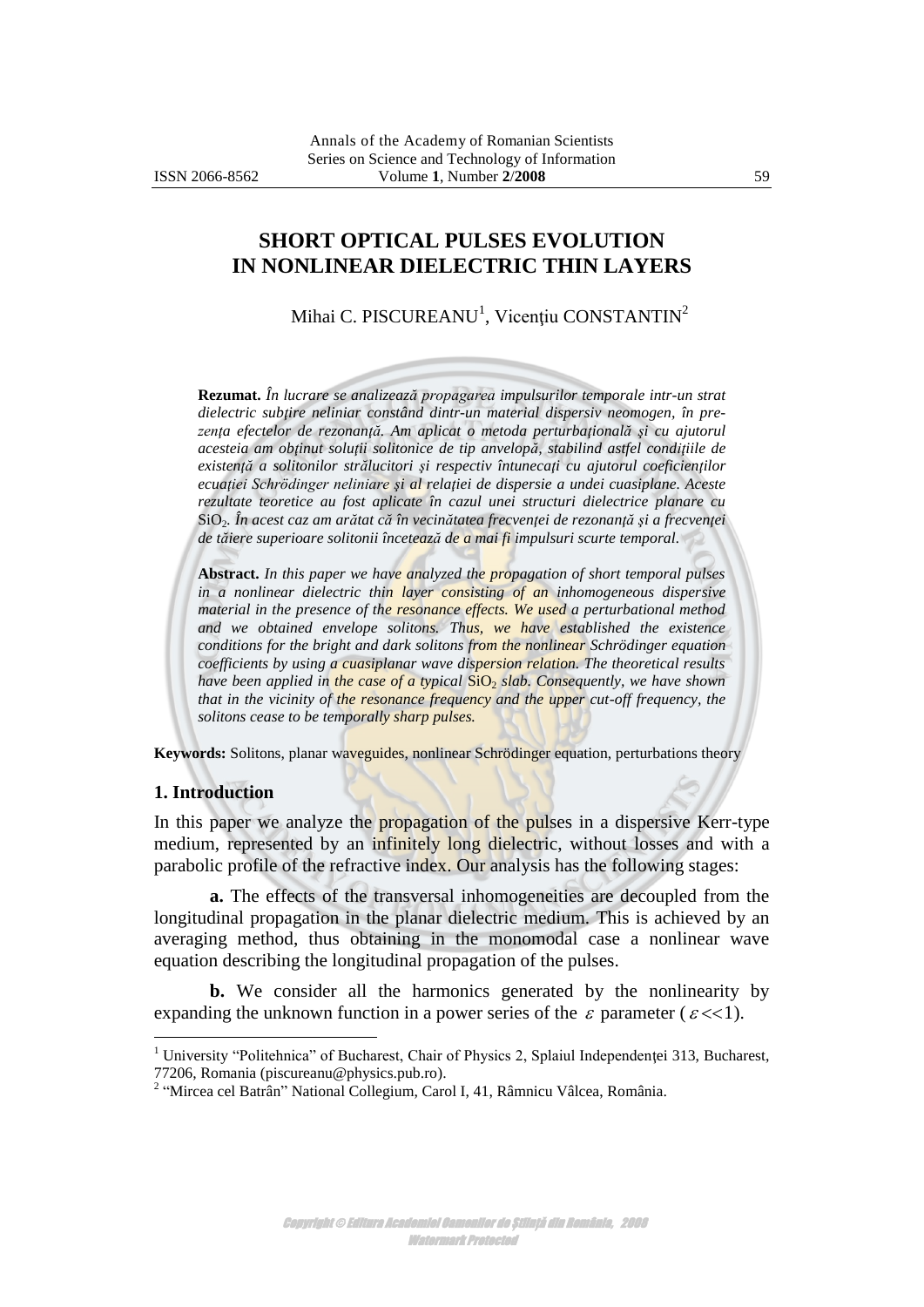We analyze the case of the temporally short pulses, for which the parameter  $\varepsilon$  is given by the ratio between the spectral width  $\Delta\omega$  and the carrier angular frequency  $\omega$ .

**c.** We establish the integrability conditions for the order of  $\varepsilon$ , thus obtaining the corresponding group velocity expression and the dispersion relations.

From the integrability conditions corresponding to  $O(\varepsilon^3)$  we establish the nonlinear Schrödinger equation (NLS).

By means of NLS we establish the conditions leading to the generation of bright and dark solitons in the presence of the medium dispersion.

### **2. Theoretical model**

**a.** The refractive index  $n(x)$ , where x is the transverse coordinate, is given by:

$$
n^{2}(x) = n_{1}^{2} \left[ 1 - 2\Delta \left( \frac{x}{d} \right)^{2} \right] + K_{e} \left| \overline{E} \right|^{2}
$$
 (1)

where  $n_1$  is the linear refractive index for  $x=0$ ,  $\Delta = (n_1 - n_0)/n_1$  is the relative variation of the film refractive index with respect to that of the coating;  $K_e$  is the Kerr coefficient and E is the electric field intensity vector.

Expression (1) is valid as long as the resonant effects can be neglected.

The resonance effects denoted by  $\Delta P_L$  can be described as a linear contribution to the polarization vector  $\overline{P}_L = \varepsilon_0 \sqrt{n^2(x) - 1} \overline{E}$ , and are given by a convolution integral:

$$
\Delta \overline{P}_L = \varepsilon_0 \cdot \int_{-\infty}^{z} dz' \int_{-\infty}^{t} dt' \delta(z - z') \cdot b(z - z'; t - t') \overline{E}(x, z'; t')
$$
(2)

 $\varepsilon_0$  is the dielectric constant of the vacuum,  $\delta(\bullet)$  is the delta function, expressing the spatial homogeneity along  $z$ -axis, and  $b(z,t)$  is the anomalous part of the response function of the dispersive medium.

Considering the even TE mode case with  $\overline{E} = \overline{j}E_y(x, z, t)$  and using the Maxwell equations, we get the following wave equation: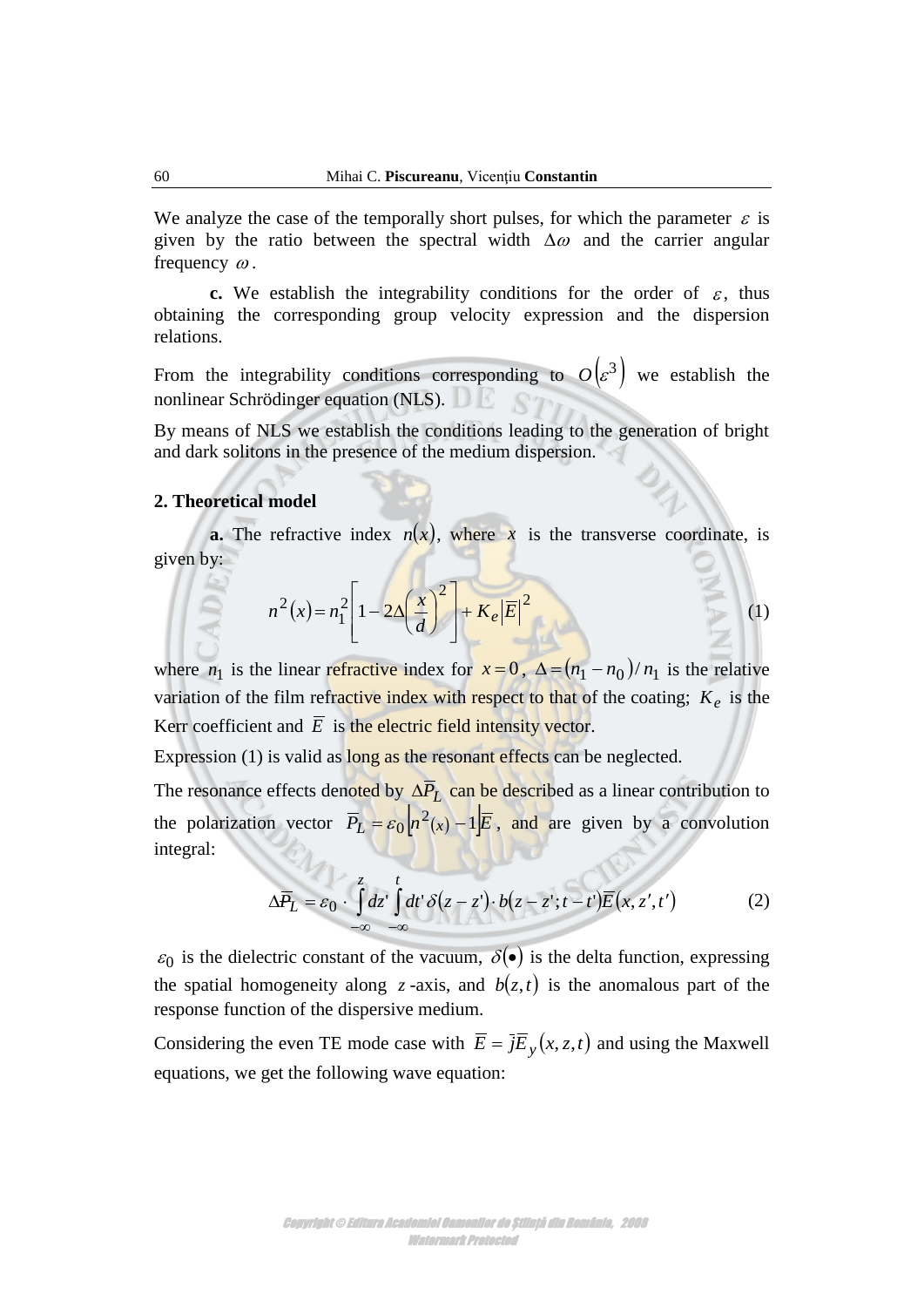$$
\frac{\partial^2 E_y}{\partial z^2} + \frac{\partial^2 E_y}{\partial x^2} - \frac{n_1^2}{c^2} \left[ 1 - 2\Delta \left( \frac{x}{d} \right)^2 \right] \frac{\partial^2 E_y}{\partial t^2} -
$$
\n
$$
- \left( K_e / c^2 \right) \frac{\partial^2}{\partial t^2} \left( E_y |E_y|^2 \right) - \frac{1}{c^2} \frac{\partial^2 (\Delta P_L)}{\partial t^2} = 0
$$
\n(3)

where  $\Delta P_L = |\Delta P_L|$ .

In the linear case and in the absence of the resonance effects  $(K_e = 0, \Delta P_L = 0)$ , the solution of equation (3) can be expressed as Hermite polynomials depending of the transverse coordinate x. For the linear monomode case,  $E_y$  becomes:

$$
E_y(x, z, t) = E_0 \exp\left(-x^2/w^2\right) \exp[i(\omega_0 t - \beta_0 z)]
$$
 (4)

where  $E_0$  is the normalizing constant,  $\omega_0$  is the angular frequency, w is the beam radius and  $\beta_0$  is the wave vector in the considered medium.

In the nonlinear case, the effects of the transverse inhomogeneities are taken into account by averaging. Thus, taking  $E_y(x, z, t)$  as:

$$
E_y(x, z, t) = U(z, t) \cdot \exp\left(-x^2/w^2\right)
$$
 (5)

after applying an averaging method, we get the following onedimensional nonlinear wave equation:

$$
\frac{\partial^2 U}{\partial z^2} - \frac{U}{w^2} - \frac{n_1^2}{c^2} \left( 1 - \frac{\Delta w^2}{2d^2} \right) \frac{\partial^2 U}{\partial t^2} - \frac{K_e}{\sqrt{2} \cdot c^2} \frac{\partial^2}{\partial t^2} \left( U \Big| U \Big|^2 \right) =
$$
\n
$$
= \frac{1}{c^2} \frac{\partial^2}{\partial t^2} \int_{-\infty}^{z} dz' \int dt' \delta(z - z') \cdot b(z - z', t - t') \cdot U(z', t')
$$
\n(6)

# **b.** The perturbational method

Suppose that the unknown function  $U(z,t)$  can be expanded by the powers of the  $\varepsilon$  parameter  $(\varepsilon \ll 1)$ :

$$
U(z,t) = \sum_{l=-\infty}^{\infty} \sum_{\alpha=1}^{\infty} \varepsilon^{\alpha} U_l^{\alpha}(\xi,\tau) \cdot \exp[-il(kz-\omega t)] \tag{7}
$$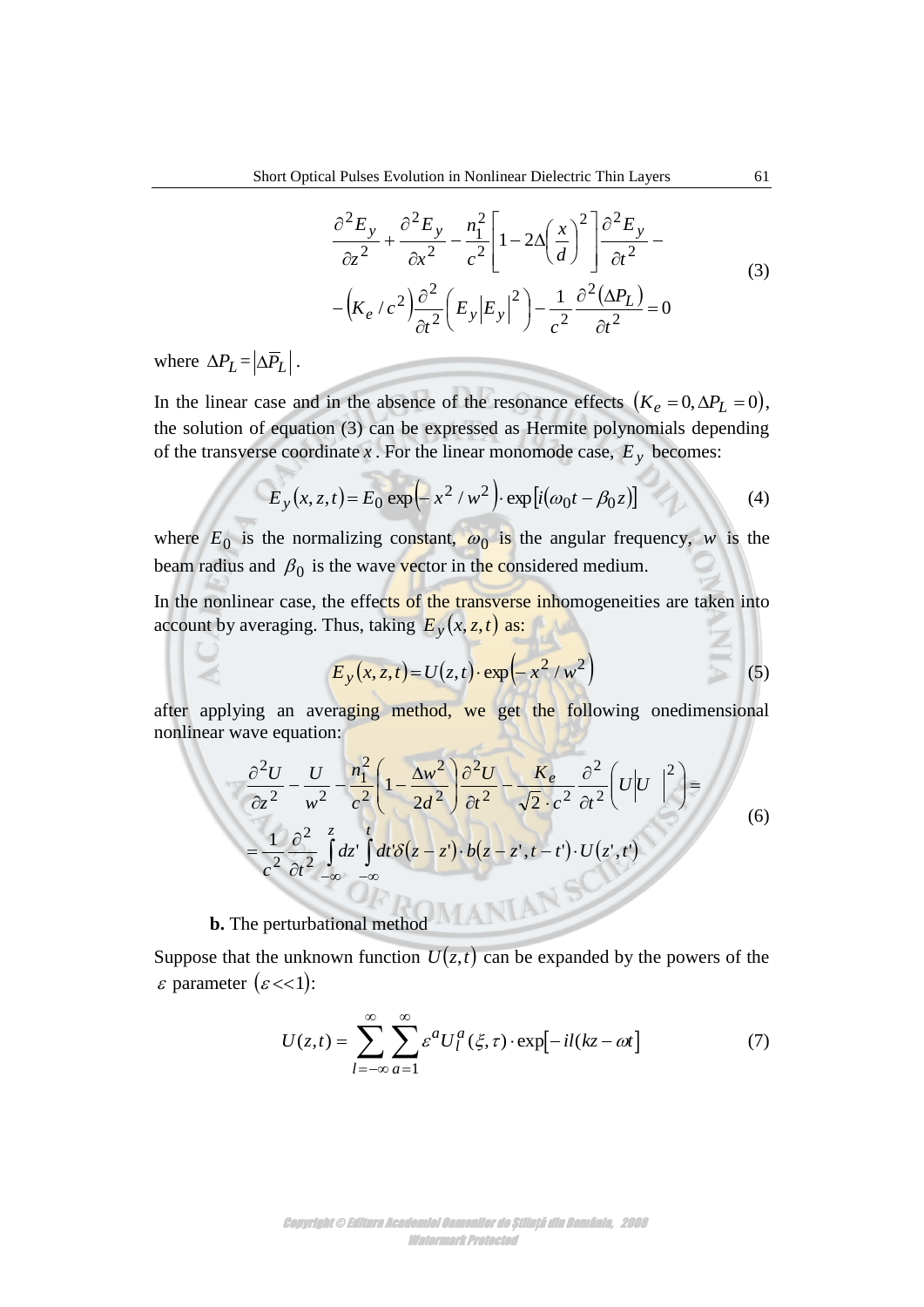where  $k$  is the wave number,  $\omega$  is the angular frequency and the summation is made for all the harmonics generated by the nonlinear response of the polarization.  $U_l^a$  $U_l^u$  is the envelope of the *l*-th harmonics of the approximation of order *a* , slowly varying with *z* and *t* .

The variables  $\xi$  and  $\tau$  are defined by the following scaling relations:

$$
\xi = \varepsilon^2 z, \quad \tau = \varepsilon \left( t - \frac{z}{v_g} \right)
$$
 (8)

where  $v_g$  is the group velocity.

From relations  $(6) - (8)$  we get the following equation for the *l*-th component  $_{l}^{a}(\xi,\tau)$  $U_l^a(\xi,\tau)$ :

$$
\sum_{q=1}^{\infty} \varepsilon^{q} \left\{ \left( \varepsilon^{2} \frac{\partial}{\partial \xi} - \frac{\varepsilon}{v_{g}} - i \right) \frac{U_{l}^{q}}{U_{l}^{q}} - \frac{1}{w^{2}} U_{l}^{q} - \frac{n_{1}^{2}}{c^{2}} (1-p) \left( \varepsilon \frac{\partial}{\partial \tau} + i \right) \frac{U_{l}^{q}}{U_{l}^{q}} - \frac{K_{e}}{\sqrt{2} \cdot c^{2}} \sum_{n=-\infty}^{\infty} \sum_{b=1}^{\infty} \varepsilon^{b+c} \left( \varepsilon \frac{\partial}{\partial \tau} + i \right) \frac{U_{l}^{q}}{U_{l}^{q}} \right\}^{2} \left( U_{n}^{q} \cdot U_{n}^{b} \cdot U_{l-n-m}^{c} \right) - \frac{1}{c^{2}} \sum_{n=-\infty}^{\infty} \frac{(-i)^{n-m}}{n! m!} \varepsilon^{n+2m} \left( \varepsilon \frac{\partial}{\partial \tau} + i \right) \frac{U_{l}^{q}}{\partial \tau^{n}} \left( \frac{\partial^{n+m} U_{l}^{q}}{\partial \tau^{n} \partial \xi^{m}} \right) \cdot \left( \frac{\partial^{n+m} b_{\omega,k}}{\partial \omega^{n} \partial k^{m}} \right) \right\}^{2} \left( \frac{\varepsilon^{n+m} b_{\omega,k}}{\partial \omega^{n} \partial k^{m}} \right) \left( \frac{\partial^{n+m} b_{\omega,k}}{\partial \omega^{n} \partial k^{m}} \right) \left( \frac{\partial}{\partial \omega^{n}} \varepsilon^{n+2m} \right) \left( \frac{\partial}{\partial \omega^{n}} \varepsilon^{n+2m} \right) \left( \frac{\partial}{\partial \omega^{n}} \varepsilon^{n+2m} \right) \left( \frac{\partial}{\partial \omega^{n}} \varepsilon^{n+2m} \right) \left( \frac{\partial}{\partial \omega^{n}} \varepsilon^{n+2m} \right) \left( \frac{\partial}{\partial \omega^{n}} \varepsilon^{n+2m} \right) \left( \frac{\partial}{\partial \omega^{n}} \varepsilon^{n+2m} \right) \left( \frac{\partial}{\partial \omega^{n}} \varepsilon^{n+2m} \right) \left( \frac{\partial}{\partial \omega^{n}}
$$

where  $p = (\sqrt{\Delta/2})/(k_0 n_1 d)$  and  $b_{\omega, k}$  is the Laplace transform of  $b(z,t)$ function).

In order to separate different orders of  $\varepsilon$ , we introduce the following operator:

$$
L = -k^2 + \frac{\omega^2}{c^2} \left[ n_1^2 (1 - p) + b_{\omega} \right] - \frac{1}{w^2}
$$
 (10)

where  $b_{\omega} = b_{\omega,k}$ .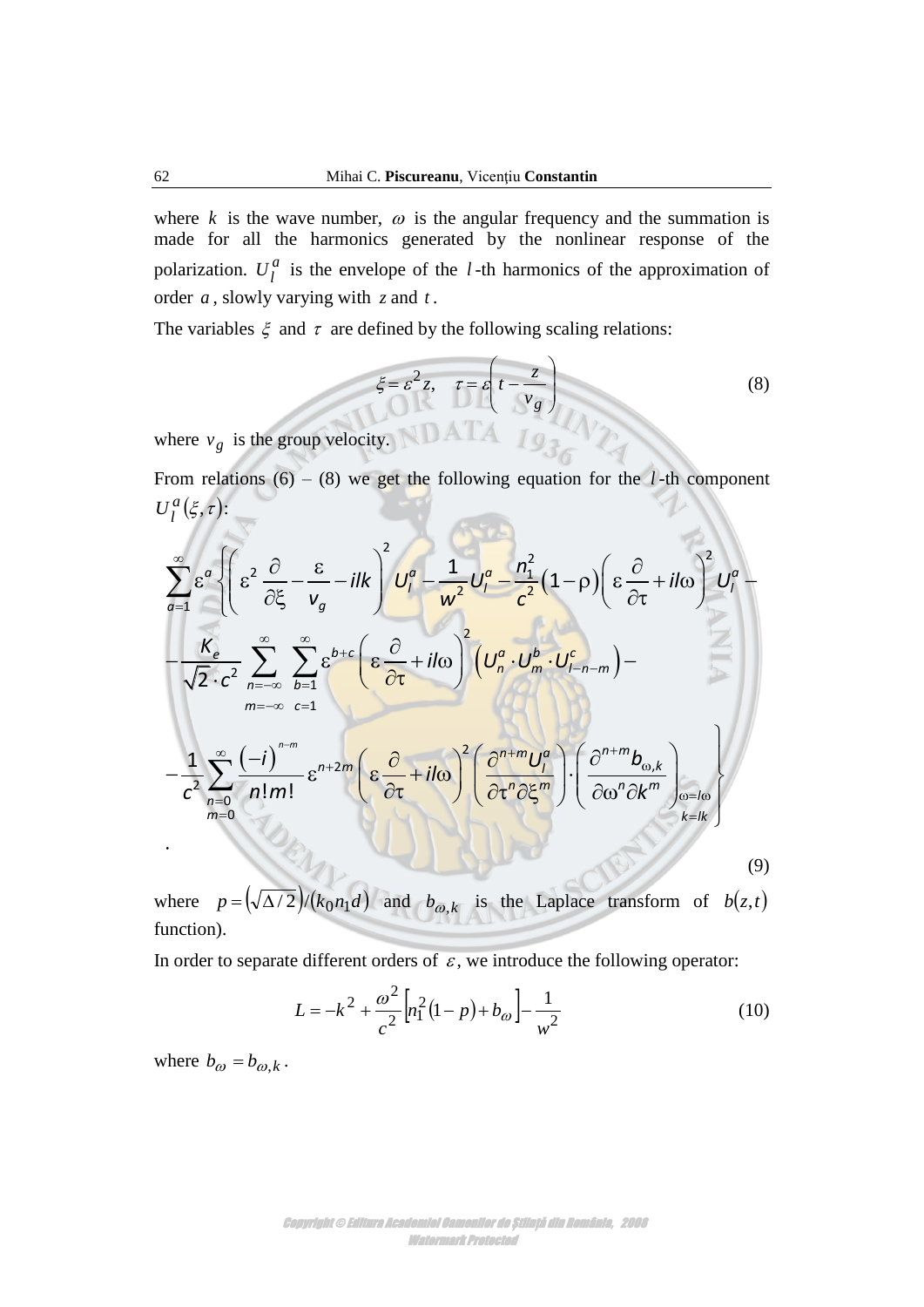Finally we get:

- third order:

d order:  
\n
$$
\left\{ -\frac{1}{2} \frac{\partial^2 L}{\partial \omega^2} + \left( \frac{1}{V_g^2} - \left( \frac{\partial k}{\partial \omega} \right)^2 \right) - k \frac{\partial^2 k}{\partial \omega^2} \right\} \frac{\partial^2 U_l^1}{\partial \tau^2} + \right\}
$$
\n
$$
+ i \left\{ \frac{\partial}{\partial k} \left( L - \frac{\omega^2}{c^2} \left[ n_1^2 (1 - p) + b_{\omega} \right] \right) + \frac{\omega^2}{c^2} \frac{\partial b_{\omega}}{\partial k} \right\} \cdot \frac{\partial U_l^1}{\partial \xi} - \right.
$$
\n
$$
- i \left\{ \frac{\partial L}{\partial \omega} + \left( \frac{1}{V_g} - \frac{\partial k}{\partial \omega} \right) \frac{\partial}{\partial k} \left( L - \frac{\omega^2}{c^2} \cdot \left[ n_1^2 (1 - p) + b_{\omega} \right] \right) \right\} \frac{\partial U_l^2}{\partial \tau} + L U_l^3 + \right.
$$
\n
$$
+ \omega^2 \frac{K_e}{\sqrt{2}c^2} \sum_{n = -\infty}^{\infty} U_n^1 U_m^1 U_{l-n-m}^1 = 0
$$
\n
$$
\sum_{m = -\infty}^{\infty} (11)
$$

**c.** Integrability conditions

(11)

From (11) we obtain the integrability conditions for  $O(\varepsilon^3)$ :

$$
L=0
$$
 (12)

$$
\frac{\partial L}{\partial \omega} + \left(\frac{1}{v_g} - \frac{\partial k}{\partial \omega}\right) \frac{\partial}{\partial k} \left(L - \frac{\omega^2}{c^2} \left[n_1^2 (1 - p) + b_{\omega}\right]\right) = 0
$$
\n
$$
\left\{-\frac{1}{2} \frac{\partial^2 L}{\partial \omega^2} - k \frac{\partial^2 k}{\partial \omega^2}\right\} \frac{\partial^2 U_l^1}{\partial \tau^2} + i \left\{\frac{\partial}{\partial k} \left(L - \frac{\omega^2}{c^2} \left[n_1^2 (1 - p) + b_{\omega}\right]\right) + \frac{\omega^2}{c^2} \frac{\partial b_{\omega}}{\partial k}\right\} \cdot \frac{\partial U_l^1}{\partial \xi} + \omega^2 \frac{K_e}{\sqrt{2} \cdot c^2} \sum_{n = -\infty}^{\infty} U_n^1 U_m^1 U_{l-n-m}^1 = 0
$$
\n(14)

 $=-\infty$  $=-\infty$ 

*m n*

Equation (14) is a nonlinear Schrödinger-like equation, whose analysis is useful in establishing the conditions for the generation of bright and dark solitons.

By means of relations (10) and (14) for one mode propagation, we get:

$$
i\left(\frac{\omega^2}{c^2}\frac{\partial b_{\omega}}{\partial k} - 2k\right)\frac{\partial U_1^1}{\partial \xi} - k\frac{\partial^2 k}{\partial \omega^2} \cdot \frac{\partial^2 U_1^1}{\partial \tau^2} + \frac{3K_e \omega^2}{\sqrt{2} \cdot c^2} U_1^1 \left| U_1^1 \right|^2 = 0 \tag{15}
$$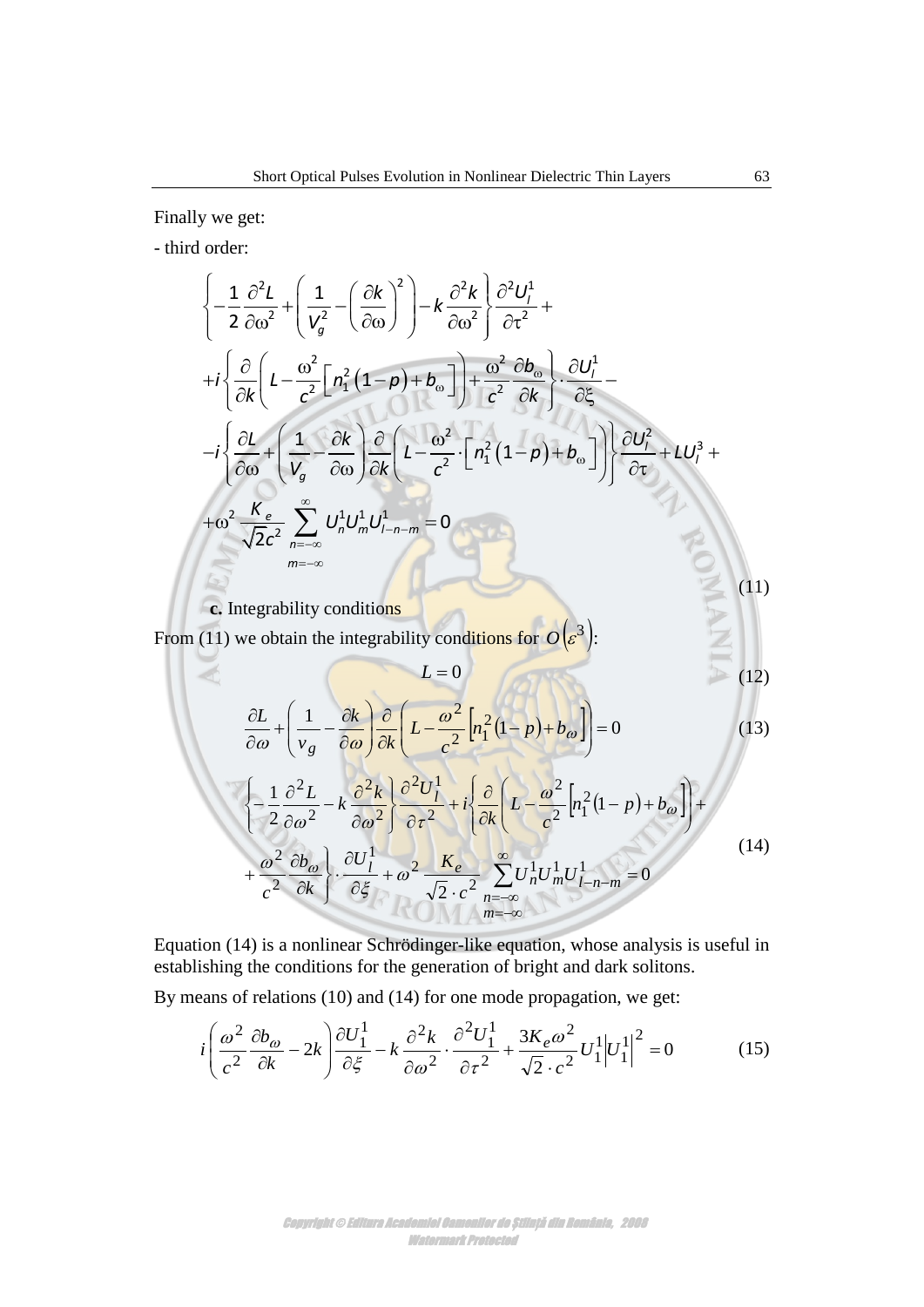When the resonance effects can be neglected,  $(b_{\omega} = 0)$ , equation (15) becomes:

$$
i\frac{\partial U_1^1}{\partial \xi} - \frac{1}{2} \frac{\partial^2 k}{\partial \omega^2} \cdot \frac{\partial^2 U_1^1}{\partial \tau^2} + \nu U_1^1 \Big| U_1^1 \Big|^2 = 0 \tag{16}
$$

where:

$$
v = \frac{3K_e \omega}{2\sqrt{2}c^2} \cdot \mathbf{v}_f
$$
\n(17)

The relation (15) can be written under the form:

$$
i\frac{\partial U}{\partial x} = -\frac{1}{2} \frac{K \frac{\partial^2 K}{\partial \Omega^2}}{K - \frac{\Omega^2}{2} \cdot \frac{\partial \phi}{\partial K}} \cdot \frac{\partial^2 U}{\partial T^2} + \frac{3KeU_0^2}{\sqrt{2}c^2} \cdot \frac{\Omega^2}{K - \frac{\Omega^2}{2} \cdot \frac{\partial \phi}{\partial K}} U|U|^2
$$
(18)

where

$$
\omega = \Omega \omega_e, \quad k = \frac{\omega_e}{c} \cdot K, \quad U^1 = U_0 U, \quad \xi = X \cdot \frac{c}{\omega_e}, \quad \tau = T \cdot \omega_e^{-1} \tag{19}
$$

 $\omega_e$  is the resonance frequency of the function  $b_{\omega}$ , and  $U_0$  is the initial amplitude of the pulse.

From relation (18) we can establish the conditions for the generation of bright and dark solitons, respectively.

In order to characterize the pulse width we introduce the following parameter:

$$
\Omega_0 = \Omega \left| K \frac{\partial^2 K}{\partial \Omega^2} \right|^{-1/2} \cdot \text{sign} \left( K \frac{\partial^2 K}{\partial \Omega^2} \right) \tag{20}
$$

named characteristic frequency, and being correlated to the temporal width of the pulse.

In the absence of the resonance effects  $(b_{\omega} = 0)$  because v is always positive and

$$
\frac{1}{2}\frac{\partial^2 k}{\partial \omega^2} = -\frac{1}{2}\frac{1}{v_g \omega} \cdot \left(\frac{v_f}{v_g} - 1\right)
$$
\n(21)

is negative  $(v_f > v_g > 0)$ , it results that the equation (16) has only bright solitons solutions.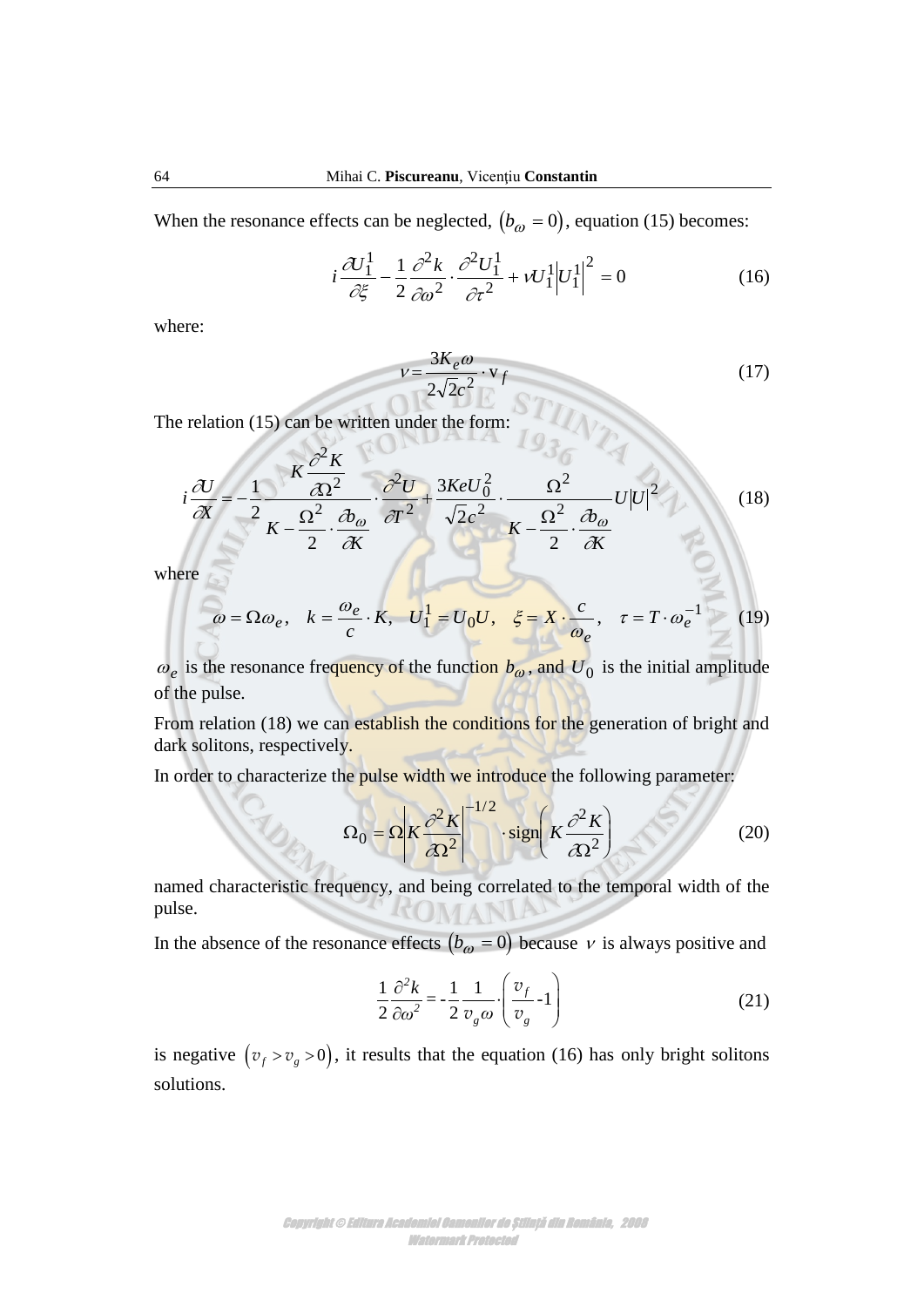# **3. Analysis of the bright and dark solitons generation conditions in a planar dielectrical structure**

Suppose that the function  $b(z,t)$  is given by:

$$
b(z,t) = b(t) = \frac{\omega_p^2}{\omega_e} \sin \omega_e t
$$
 (22)

and consequently the function  $b_{\omega,k}$  is of the form:

$$
b_{\omega,k} = b_{\omega} = \frac{\omega_p^2}{\omega_e^2 - \omega^2} \quad \text{(23)}
$$

In this case,  $b_{\omega}$  corresponds to the real part of the electric susceptibility and  $\omega_e$ and  $\omega_p$  are the electric dipole resonance frequency and the electronic plasma frequency, respectively.

By means of the expression of  $b_{\omega}$ , we can obtain the dispersion relation L=0 under the form:

$$
c^{2}k^{2} + \frac{c^{2}}{w^{2}} = \omega^{2} \left( n_{1}^{2}(1-p) + \frac{\omega_{p}^{2}}{\omega_{e}^{2} - \omega^{2}} \right)
$$
 (24)

In order to calculate the characteristic frequency  $\Omega_0$  and establish its sign we use the relation (24) under the form:

$$
\frac{K^2}{n_1^2(1-p)} = \frac{\left(\Omega_s^2 - \Omega^2\right)\left(\Omega^2 - \Omega_i^2\right)}{\left(1 - \Omega^2\right)}
$$
(25)

where  $\Omega_s$  and  $\Omega_i$  are the upper and lower cut-off frequencies respectively:

$$
\Omega_s^2 = 1 + \frac{\omega_p^2}{2\omega_e^2 n_1^2 (1 - p)}
$$
  

$$
\Omega_i^2 = \frac{c^2}{\omega_e^2 w^2 n_1^2 (1 - p)}
$$
 (26)

For the cuasiplanar wave approximation, the propagation is possible when  $\Omega_i \le \Omega \le 1$  or  $\Omega_s \le \Omega$ .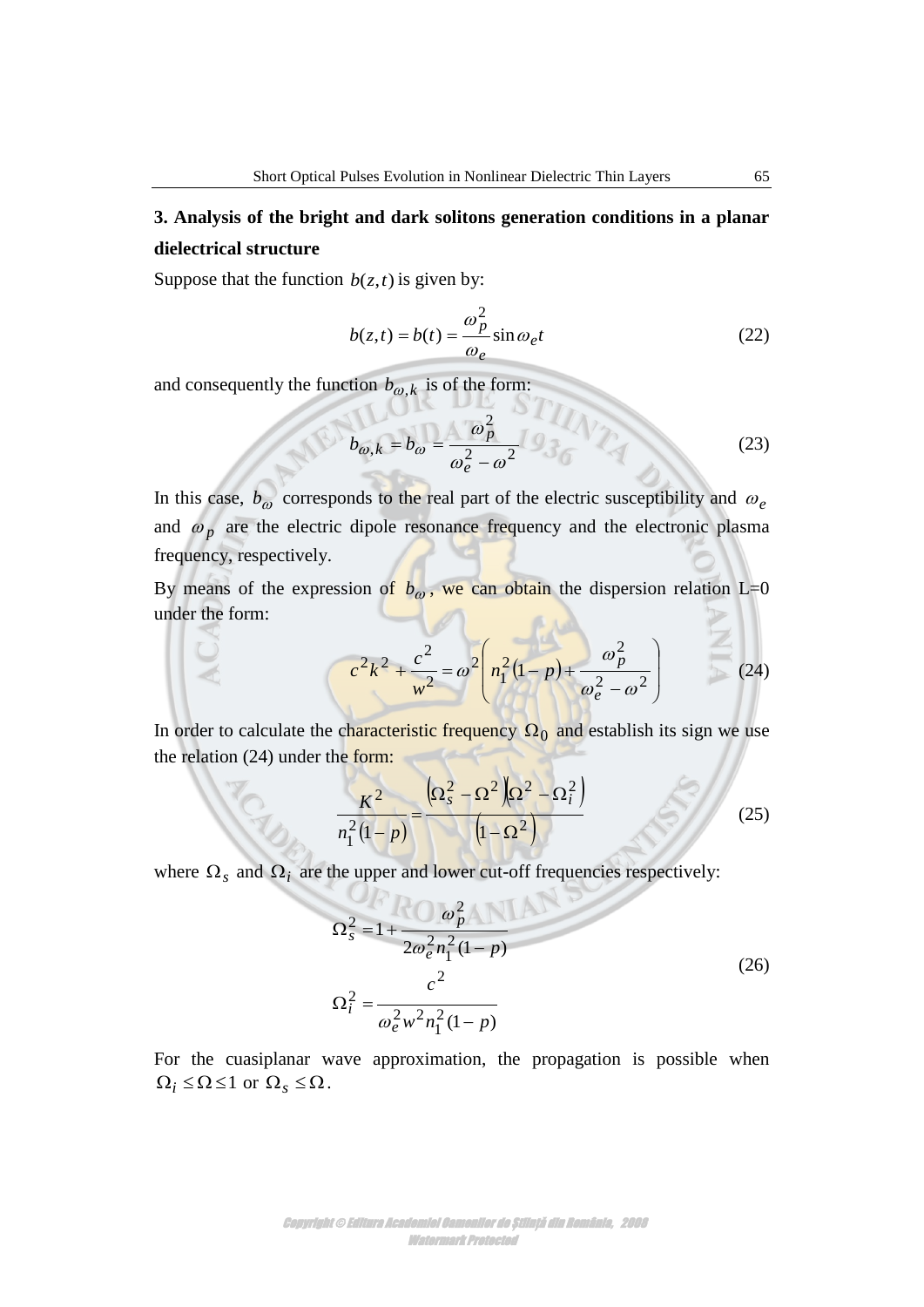When resonance is neglected, the waves propagate when  $\Omega_i \leq \Omega$ , the dispersion relation becoming:

$$
K(\Omega) = \pm n_1 (1 - p)^{1/2} \left(\Omega^2 - \Omega_i^2\right)^{1/2} \tag{27}
$$

and due to the fact the upper cut-off frequency becomes equal to 1, we get:

$$
\frac{1}{\Omega_0^2} = n_1^2 (1 - p) - \frac{\Omega_i^2}{\Omega^2 - \Omega_i^2}.
$$
\n(28)

Because  $\Omega_0$  is always negative it follows that equation (18) will have only bright soliton-like solutions.

In figures 1 and 2 the characteristic frequency  $\Omega_0$  is represented as a function of the normalized frequency  $\Omega$  and of the normalized wave vector *K* respectively.



**Fig. 1.** Characteristic frequency  $\Omega_0$  dependence on normalized frequency  $\Omega$  for bright and dark solitons case.

The positive values (dark solitons) and the negative values (bright solitons) of  $\Omega_0$ are shown by the fine dashed lines and by solid lines respectively.

The long dashed lines refer to the case of the resonanceless dispersion; in this case the absolute value of  $\Omega_0$  behaves like a linear function of  $\Omega$  and of K respectively for values of  $\Omega$  much larger than the cut-off frequency  $\Omega_i$   $(\Omega_s = 1)$ .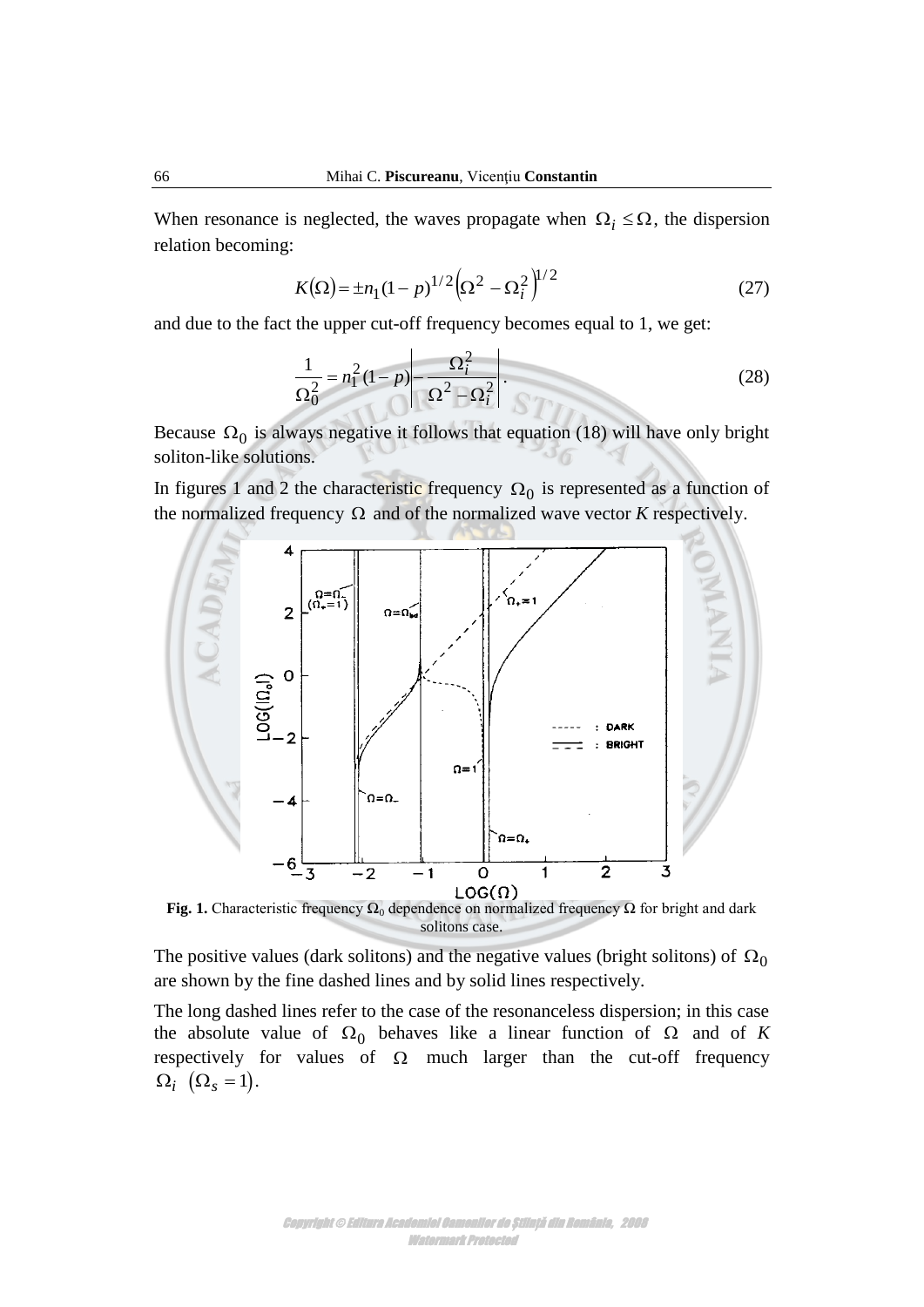If the resonance effects are present, then we must take into consideration the upper cut-off frequency  $\Omega_s$   $(\Omega_s > 1)$  and the resonance frequency  $\Omega = 1$ .

The graphs have been drawn for planar  $SiO<sub>2</sub>$  media, the parameters being properly chosen to permit the propagation of a single mode, namely: dielectric film thickness  $d = 2 \mu m$ ; the relative variation of the core refractive index with respect to that of the cover,  $\Delta = 0.01$ ; the vacuum wavelength,  $2\pi/k_0 = 0.588 \,\mu\text{m}$ .

The electric dipole resonance frequency is 20358 THz and the electron plasma frequency is 21321 THz.

The corresponding normalized cut-off frequencies are  $\Omega_i = 8.62 \cdot 10^{-3}$  and  $\Omega_s = 1,23$  respectively.



**Fig. 2.** Characteristic frequency  $\Omega_0$  dependence on normalized wave vector K for bright and dark solitons case.

From figures 1 and 2 we noticed the existence of a normalized transition frequency  $\Omega_t$ , around which the characteristic parameter  $\Omega_0$  has high values, which implies the fact that solitons with short temporal width propagate in the vicinity of that frequency.

It is significant the fact that nature of solitons changes when passing through the transition frequency, namely from bright solitons to dark ones.

Dark solitons propagation takes place within the frequency range between the transition frequency  $\Omega_t$  and the resonance one  $\Omega = 1$ .